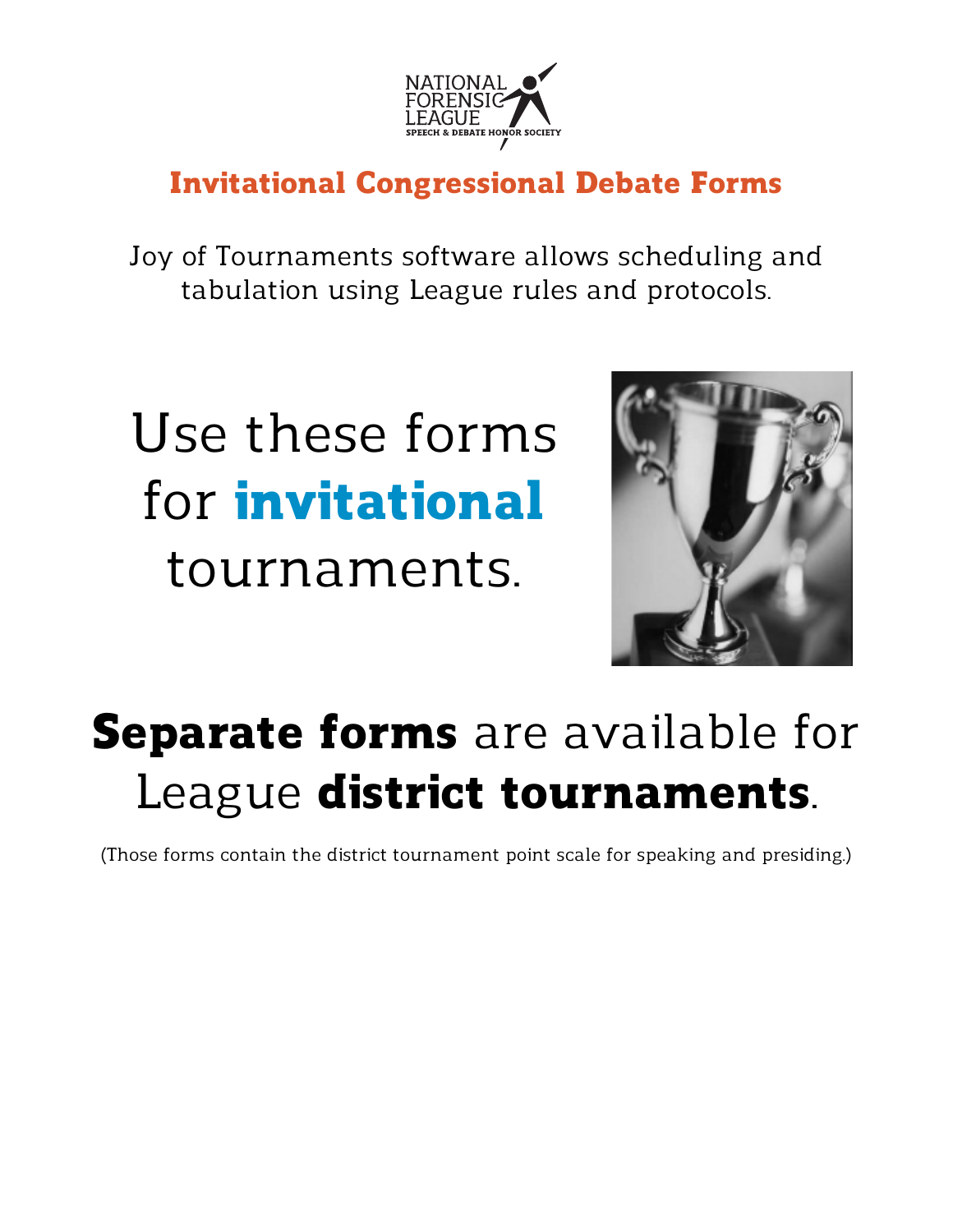

| <b>Speech</b> | Chamber #: | Student | School |
|---------------|------------|---------|--------|
| Evaluation    | Session:   | Name:   | Code:  |

Rate each speech, (1 = weak; 6 = strong), and justify your rating with constructive suggestions for improvement. Consider: Originality of Thought (advances debate rather than repeats previously stated ideas; refutes opposing arguments); **Organization and Unity** (cohesively links ideas); **Evidence and Logic** (cites credible sources, connecting to claims); **Delivery** (extemporaneous speaking vs. reciting a manuscript, seriousness of purpose, style and poise). How well the speaker answers questions also should be considered. If the student speaks more than three times, write comments on the reverse side and award 1-6 points for each additional speech. You will rank students, holistically, at the end of the session, on a separate form.

|                           | Speech 1                                                               | $\leftarrow$ Poor <i>(circle rating)</i> Excellent $\rightarrow$ |  |    |   |        | Speech 2              |  | $\leftarrow$ Poor <i>(circle rating)</i> Excellent $\rightarrow$ |    |   | Speech 3 |                       |  |   |   | $\leftarrow$ Poor <i>(circle rating)</i> Excellent $\rightarrow$ |   |
|---------------------------|------------------------------------------------------------------------|------------------------------------------------------------------|--|----|---|--------|-----------------------|--|------------------------------------------------------------------|----|---|----------|-----------------------|--|---|---|------------------------------------------------------------------|---|
|                           | $\Box$ Aff $\Box$ Neg                                                  |                                                                  |  | 5. | 6 |        | $\Box$ Aff $\Box$ Neg |  |                                                                  | 5. | 6 |          | $\Box$ Aff $\Box$ Neg |  | 3 | 4 | 5                                                                | 6 |
|                           | Topic:                                                                 |                                                                  |  |    |   | Topic: |                       |  |                                                                  |    |   | Topic:   |                       |  |   |   |                                                                  |   |
| $\rightarrow$<br>Comments |                                                                        |                                                                  |  |    |   |        |                       |  |                                                                  |    |   |          |                       |  |   |   |                                                                  |   |
|                           | Questioning of Other Speakers (relevance to debate clarification etc.) |                                                                  |  |    |   |        |                       |  | Deine Luden Monaco                                               |    |   |          |                       |  |   |   |                                                                  |   |

**stioning of Other Speakers** (relevance to debate, clarification, etc.) Print Judge Name:

School/Affiliation:



## Congressional Debate

| <b>Speech</b> | Chamber #: | Student | School |
|---------------|------------|---------|--------|
| Evaluation    | Session:   | Name:   | Code:  |

Rate each speech, (1 = weak; 6 = strong), and justify your rating with constructive suggestions for improvement. Consider: **Originality of Thought** (advances debate rather than repeats previously stated ideas; refutes opposing arguments); **Organization and Unity** (cohesively links ideas); **Evidence and Logic** (cites credible sources, connecting to claims); **Delivery** (extemporaneous speaking vs. reciting a manuscript, seriousness of purpose, style and poise). How well the speaker answers questions also should be considered. If the student speaks more than three times, write comments on the reverse side and award 1-6 points for each additional speech. You will rank students, holistically, at the end of the session, on a separate form.

|               | Speech 1              | $\leftarrow$ Poor <i>(circle rating)</i> Excellent $\rightarrow$ |   |    |   |        | Speech 2              |   |   |   |    | $\leftarrow$ Poor <i>(circle rating)</i> Excellent $\rightarrow$ | Speech 3 |                       |  | $\leftarrow$ Poor <i>(circle rating)</i> Excellent $\rightarrow$ |   |    |   |
|---------------|-----------------------|------------------------------------------------------------------|---|----|---|--------|-----------------------|---|---|---|----|------------------------------------------------------------------|----------|-----------------------|--|------------------------------------------------------------------|---|----|---|
|               | $\Box$ Aff $\Box$ Neg |                                                                  | 4 | 5. | 6 |        | $\Box$ Aff $\Box$ Neg | 2 | 3 | 4 | 5. | 6                                                                |          | $\Box$ Aff $\Box$ Neg |  |                                                                  | 4 | 5. | 6 |
|               | Topic:                |                                                                  |   |    |   | Topic: |                       |   |   |   |    |                                                                  | Topic:   |                       |  |                                                                  |   |    |   |
|               |                       |                                                                  |   |    |   |        |                       |   |   |   |    |                                                                  |          |                       |  |                                                                  |   |    |   |
|               |                       |                                                                  |   |    |   |        |                       |   |   |   |    |                                                                  |          |                       |  |                                                                  |   |    |   |
|               |                       |                                                                  |   |    |   |        |                       |   |   |   |    |                                                                  |          |                       |  |                                                                  |   |    |   |
| $\rightarrow$ |                       |                                                                  |   |    |   |        |                       |   |   |   |    |                                                                  |          |                       |  |                                                                  |   |    |   |
| Comments      |                       |                                                                  |   |    |   |        |                       |   |   |   |    |                                                                  |          |                       |  |                                                                  |   |    |   |
|               |                       |                                                                  |   |    |   |        |                       |   |   |   |    |                                                                  |          |                       |  |                                                                  |   |    |   |
|               |                       |                                                                  |   |    |   |        |                       |   |   |   |    |                                                                  |          |                       |  |                                                                  |   |    |   |
|               |                       |                                                                  |   |    |   |        |                       |   |   |   |    |                                                                  |          |                       |  |                                                                  |   |    |   |
|               |                       |                                                                  |   |    |   |        |                       |   |   |   |    |                                                                  |          |                       |  |                                                                  |   |    |   |
|               |                       |                                                                  |   |    |   |        |                       |   |   |   |    |                                                                  |          |                       |  |                                                                  |   |    |   |

**Questioning of Other Speakers** (relevance to debate, clarification, etc.) Print Judge Name:

| School/Affiliation: |  |
|---------------------|--|
|                     |  |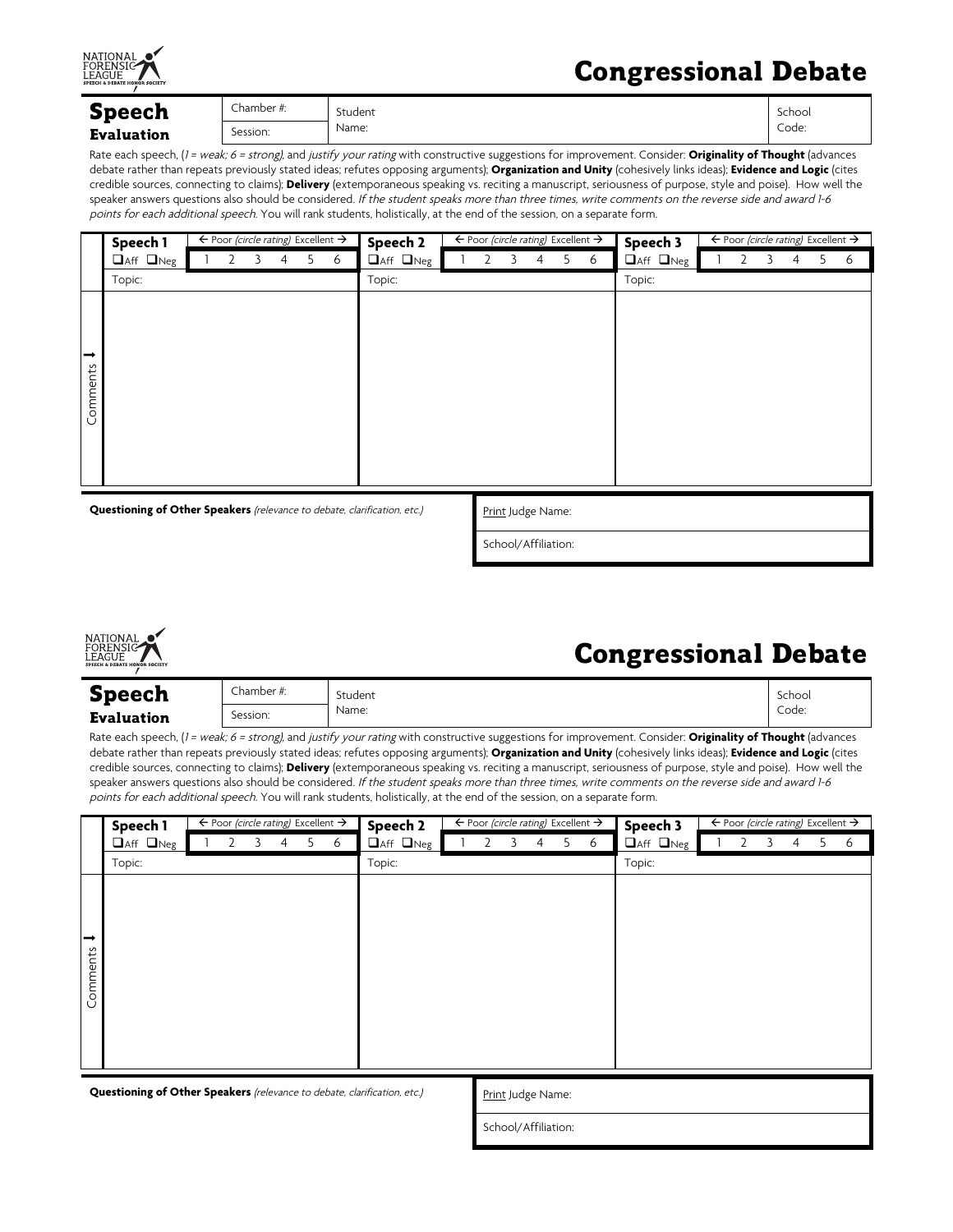

| <b>Presiding</b>  | Chamber #: | Student | School |
|-------------------|------------|---------|--------|
| <b>Evaluation</b> | Session:   | Name:   | Code:  |

Award a rating of 2-6 points per hour of presiding (2=weak; 6 = strong), and justify your rating with constructive suggestions for improvement. You will rank students, holistically, at the end of the session, on a separate form, and **may or may not include** the presiding officer in your ranking. Consider: **Parliamentary Procedure** (clearly explains protocols and rulings); **Recognition** (fairly and efficiently recognizes speakers and questioners, maintains appropriate speaker precedence and recency, and avoids "activity," "longest standing/standing time"); **Control** (maintains decorum of delegates, and willing to rule motions out of order); **Demeanor** (fosters a respectful, professional, and collegial atmosphere); **Communication** (overall use of language, avoiding unnecessary verbiage).

| Circle point rating: |                                             |  |  |              |                |  | <u>Print</u> Judge Name: |  |  |  |
|----------------------|---------------------------------------------|--|--|--------------|----------------|--|--------------------------|--|--|--|
|                      | Low $\rightarrow$<br>$\leftarrow$ High/Best |  |  | X # of Hours | = Total Points |  |                          |  |  |  |
|                      |                                             |  |  | ∸            |                |  | School/Affiliation:      |  |  |  |



#### Congressional Debate

| <b>Presiding</b>  | Chamber #: | Student | School |
|-------------------|------------|---------|--------|
| <b>Evaluation</b> | Session:   | Name:   | Code:  |

Award a rating of 2-6 points per hour of presiding (2=weak; 6 = strong), and justify your rating with constructive suggestions for improvement. You will rank students, holistically, at the end of the session, on a separate form, and **may or may not include** the presiding officer in your ranking. Consider: **Parliamentary Procedure** (clearly explains protocols and rulings); **Recognition** (fairly and efficiently recognizes speakers and questioners, maintains appropriate speaker precedence and recency, and avoids "activity," "longest standing/standing time"); **Control** (maintains decorum of delegates, and willing to rule motions out of order); **Demeanor** (fosters a respectful, professional, and collegial atmosphere); **Communication** (overall use of language, avoiding unnecessary verbiage).

| Circle point rating:                        | Print Judge Name: |  |  |                 |                |                    |
|---------------------------------------------|-------------------|--|--|-----------------|----------------|--------------------|
| $\leftarrow$ High/Best<br>Low $\rightarrow$ |                   |  |  | $X \#$ of Hours | = Total Points |                    |
|                                             |                   |  |  |                 |                | School/Affiliation |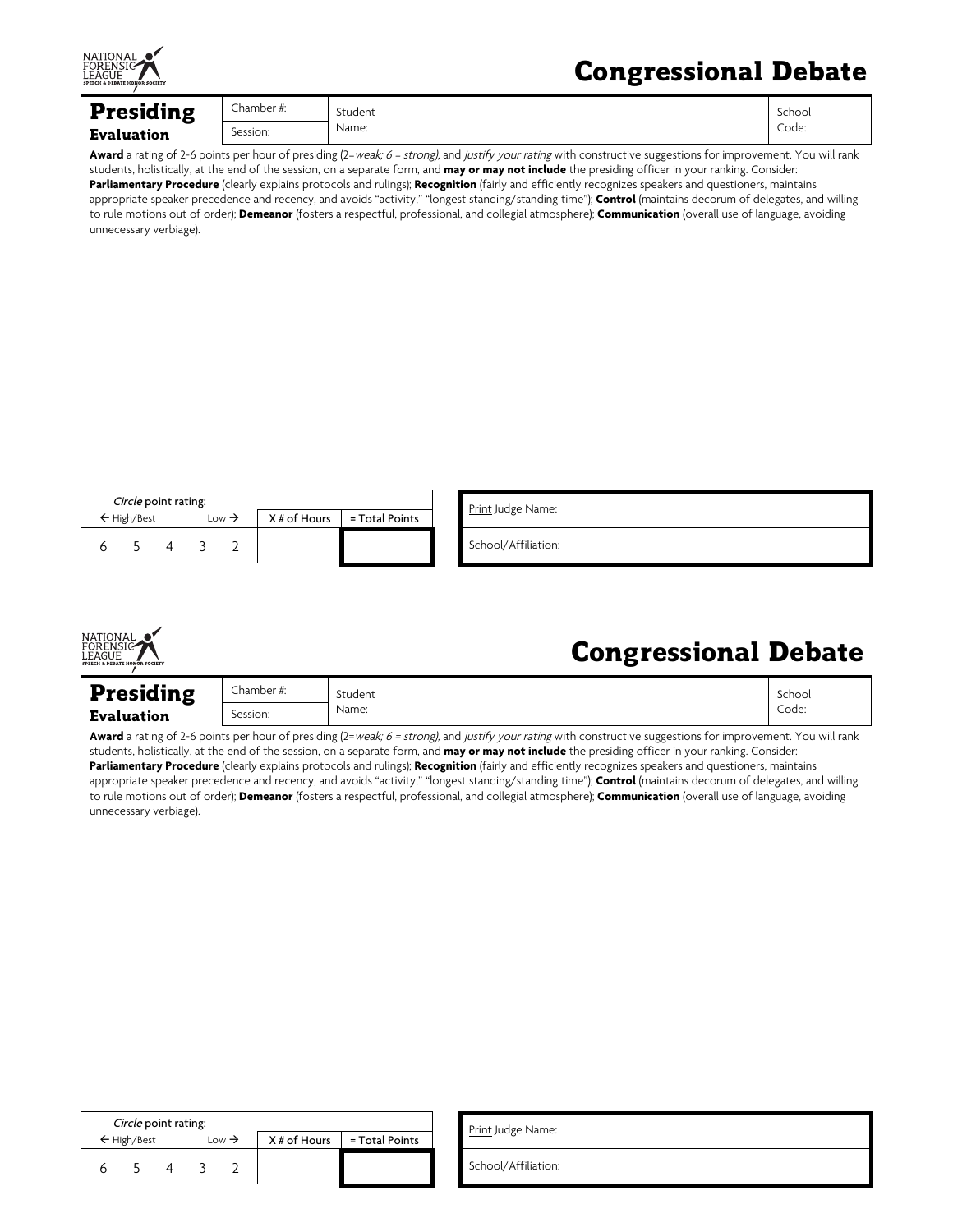

 $\normalsize \textbf{Master Ballot}$  Session: Room: Room: Room: Results and  $\blacksquare$  Chamber Number:

Please **rank**, in order of preference (1=most preferred; 8=least preferred) the **top eight** legislators in this session. Consider each contestant's holistic performance in the session, including an aggregate consideration of the quality of speaking or presiding. Did the contestant's actions enhance the chamber's ability to conduct legislative business, or did his/her focus on the minutia of procedures and competitive framework detract from time for others to speak?

| <i>performance was worthy?</i> $\rightarrow$ $\Box$ I Understand             |
|------------------------------------------------------------------------------|
| list of your eight most preferred contestants, <b>if you believe her/his</b> |
|                                                                              |

**If the presiding officer's performance was not worthy, do not include him/her below!**

| Rank              | Name (print legibly; use first initial if two in chamber have same last name) |                     | School Code |
|-------------------|-------------------------------------------------------------------------------|---------------------|-------------|
| 1st               |                                                                               |                     |             |
| 2 <sup>nd</sup>   |                                                                               |                     |             |
| 3 <sup>rd</sup>   |                                                                               |                     |             |
| 4 <sup>th</sup>   |                                                                               |                     |             |
| 5 <sup>th</sup>   |                                                                               |                     |             |
| 6 <sup>th</sup>   |                                                                               |                     |             |
| 7 <sup>th</sup>   |                                                                               |                     |             |
| 8 <sup>th</sup>   |                                                                               |                     |             |
| Print Judge Name: |                                                                               | School/Affiliation: |             |



| <b>Master Ballot</b> | Session: | Room: | .:hamber Number: |
|----------------------|----------|-------|------------------|
|                      |          |       |                  |

Please **rank**, in order of preference (1=most preferred; 8=least preferred) the **top eight** legislators in this session. Consider each contestant's holistic performance in the session, including an aggregate consideration of the quality of speaking or presiding. Did the contestant's actions enhance the chamber's ability to conduct legislative business, or did his/her focus on the minutia of procedures and competitive framework detract from time for others to speak?

 $\boxtimes$  Are you aware you *may or may not* place the presiding officer in the list of your eight most preferred contestants, **if you believe her/his**  *performance was worthy?*  $\rightarrow$   $\Box$  **I Understand** 

**If the presiding officer's performance was not worthy, do not include him/her below!**

| Rank              | Name (print legibly; use first initial if two in chamber have same last name) | School Code         |  |  |  |  |  |
|-------------------|-------------------------------------------------------------------------------|---------------------|--|--|--|--|--|
| 1st               |                                                                               |                     |  |  |  |  |  |
| 2 <sub>nd</sub>   |                                                                               |                     |  |  |  |  |  |
| 3 <sup>rd</sup>   |                                                                               |                     |  |  |  |  |  |
| 4 <sup>th</sup>   |                                                                               |                     |  |  |  |  |  |
| 5 <sup>th</sup>   |                                                                               |                     |  |  |  |  |  |
| 6 <sup>th</sup>   |                                                                               |                     |  |  |  |  |  |
| 7 <sup>th</sup>   |                                                                               |                     |  |  |  |  |  |
| 8 <sup>th</sup>   |                                                                               |                     |  |  |  |  |  |
| Print Judge Name: |                                                                               | School/Affiliation: |  |  |  |  |  |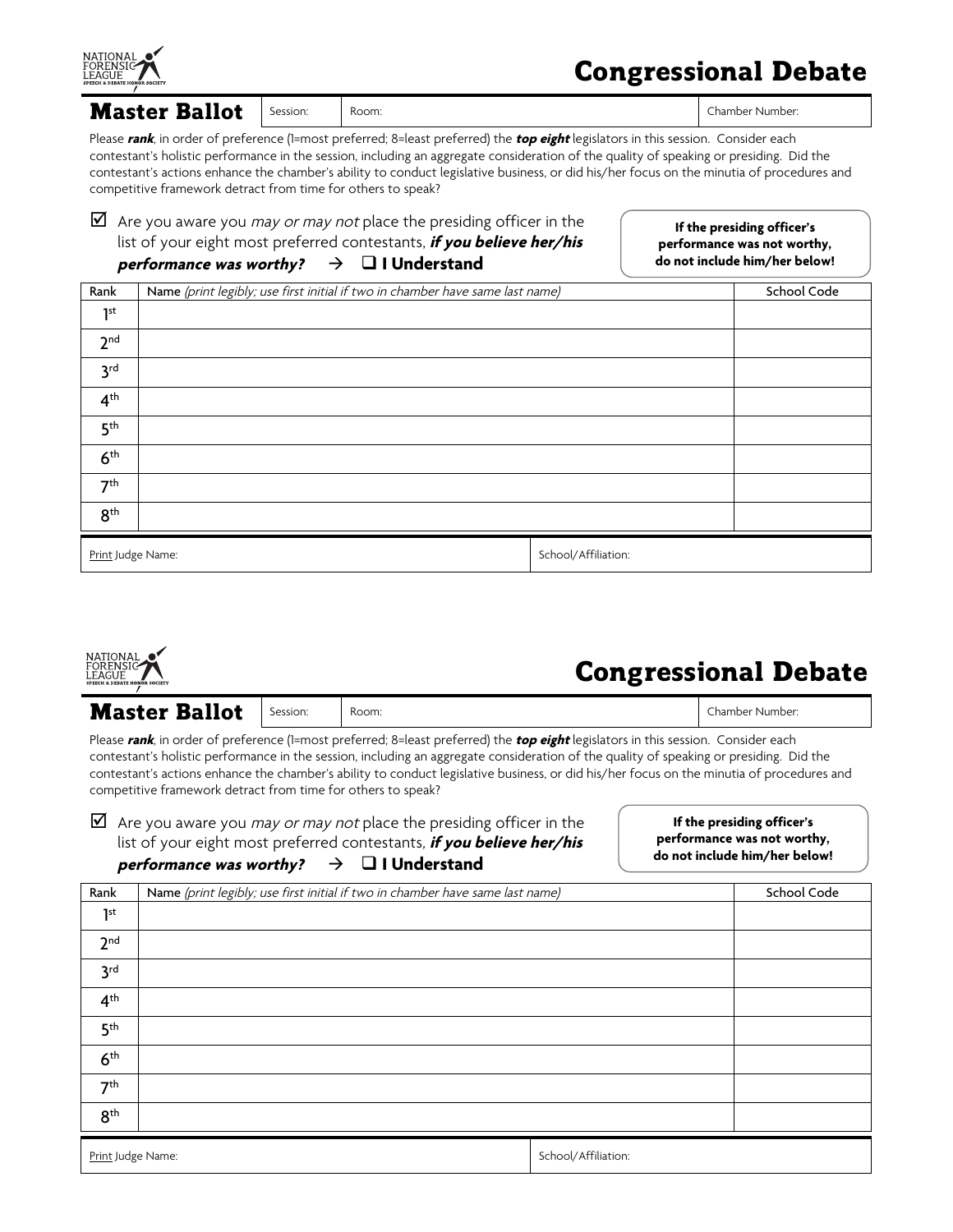

#### **Parliamentarian Ballot**  $|$  Session:  $|$  Room:  $|$  Chamber No.:

Please **rank**, in order of preference (1=most preferred) **through the total number** of legislators in your chamber. Consider each contestant's holistic performance in the session, including an aggregate consideration of the quality of speaking or presiding. Did the contestant's actions enhance the chamber's ability to conduct legislative business, or did his/her focus on the minutia of procedures and competitive framework detract from time for others to speak?

| Rank                     | Name (print legibly; use first initial if two in chamber have same last name) |                     | School Code |
|--------------------------|-------------------------------------------------------------------------------|---------------------|-------------|
| 1 <sup>st</sup>          |                                                                               |                     |             |
| 2 <sup>nd</sup>          |                                                                               |                     |             |
| $\mathbf{3}^{\text{rd}}$ |                                                                               |                     |             |
| $4^{\rm th}$             |                                                                               |                     |             |
| ${\bf 5}^{\rm th}$       |                                                                               |                     |             |
| $6^{\rm th}$             |                                                                               |                     |             |
| 7 <sup>th</sup>          |                                                                               |                     |             |
| $8^{\rm th}$             |                                                                               |                     |             |
| $9^{\rm th}$             |                                                                               |                     |             |
| $10^{\text{th}}$         |                                                                               |                     |             |
| $11^{\rm th}$            |                                                                               |                     |             |
| $12^{th}$                |                                                                               |                     |             |
| 13 <sup>th</sup>         |                                                                               |                     |             |
| $14^{th}$                |                                                                               |                     |             |
| $15^{\text{th}}$         |                                                                               |                     |             |
| $16^{th}$                |                                                                               |                     |             |
| 17 <sup>th</sup>         |                                                                               |                     |             |
| $18^{\rm th}$            |                                                                               |                     |             |
| 19 <sup>th</sup>         |                                                                               |                     |             |
| 20 <sup>th</sup>         |                                                                               |                     |             |
| $21^{st}$                |                                                                               |                     |             |
| 22 <sup>nd</sup>         |                                                                               |                     |             |
| 23 <sup>rd</sup>         |                                                                               |                     |             |
| $24^{\text{th}}$         |                                                                               |                     |             |
| 25 <sup>th</sup>         |                                                                               |                     |             |
| $26^{\rm th}$            |                                                                               |                     |             |
| 27 <sup>th</sup>         |                                                                               |                     |             |
| $28^{\rm th}$            |                                                                               |                     |             |
| 29 <sup>th</sup>         |                                                                               |                     |             |
| 30 <sup>th</sup>         |                                                                               |                     |             |
| Print Judge Name:        |                                                                               | School/Affiliation: |             |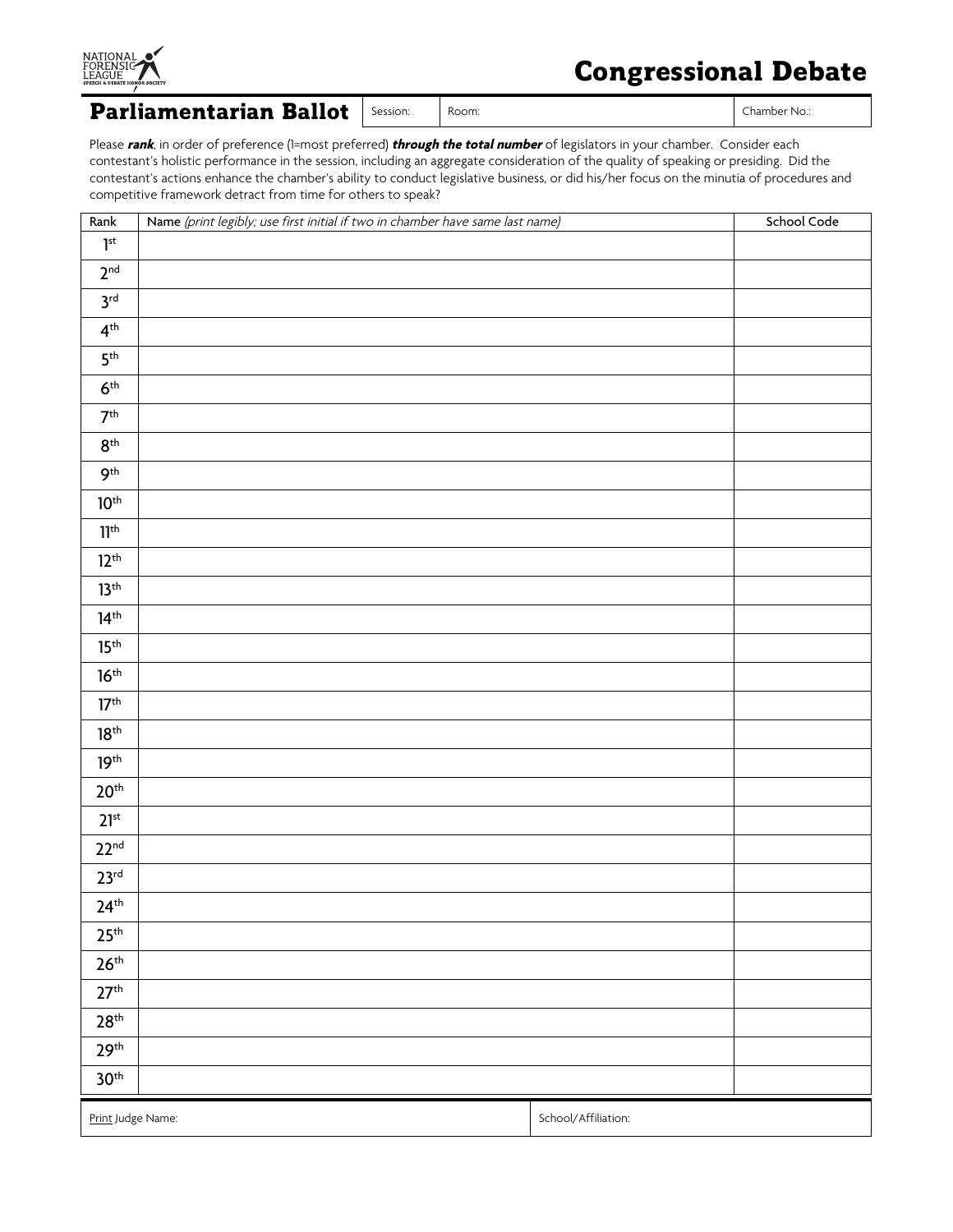

|          | Leg. No.:                                              |  |  |  |
|----------|--------------------------------------------------------|--|--|--|
| Session: | Chamber No.:                                           |  |  |  |
|          |                                                        |  |  |  |
| Pass     | Fail                                                   |  |  |  |
|          |                                                        |  |  |  |
|          | Reviewed by Parliamentarian (Initial):<br>Tally Votes: |  |  |  |



# Congressional Debate

| <b>Amendment</b> | Legislation Title:     | Leg. No.:    |                                        |              |  |  |  |
|------------------|------------------------|--------------|----------------------------------------|--------------|--|--|--|
| Form             | Submitting Legislator: |              | Session:                               | Chamber No.: |  |  |  |
|                  | Lines Affected:        |              | Reviewed by Parliamentarian (Initial): |              |  |  |  |
|                  | 1/3 Second?            | Tally Votes: | Pass                                   | Fail         |  |  |  |

Specific Wording: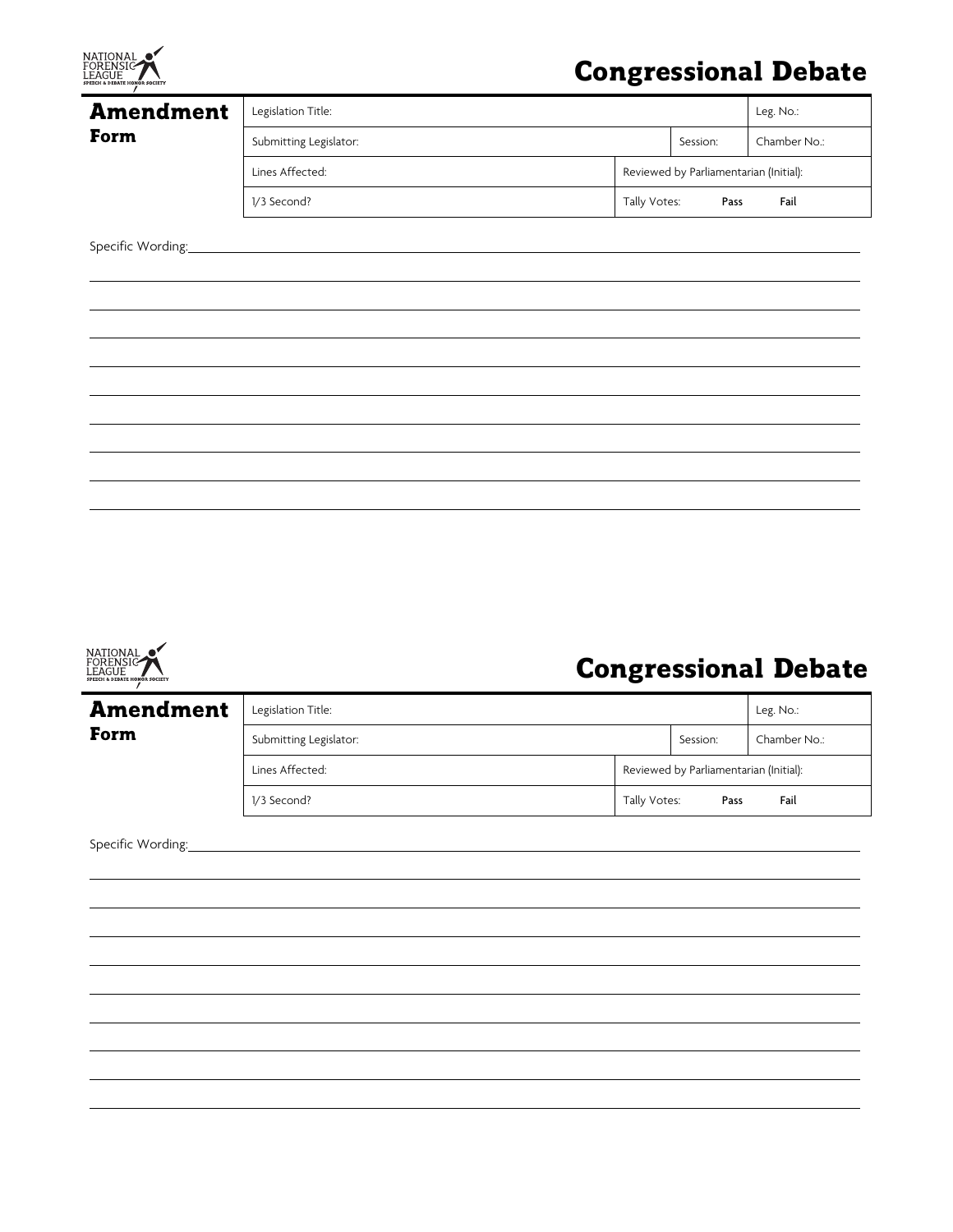

#### Table of Frequently Used Parliamentary Motions

| Type       | Motion                                                     | Purpose                                                 | Required?<br>Second | Debatable? | Amendable? | Required<br>Vote         | May Interrupt? |
|------------|------------------------------------------------------------|---------------------------------------------------------|---------------------|------------|------------|--------------------------|----------------|
|            | 24. Fix time for reassembling                              | To arrange time of next meeting                         | Yes                 | $Yes-T$    | $Yes-T$    | Majority                 | Yes            |
| Privileged | 23. Adjourn                                                | To dismiss the meeting                                  | Yes                 | No         | $Yes-T$    | Majority                 | <b>No</b>      |
|            | 22. Recess                                                 | To dismiss the meeting for a specific<br>length of time | Yes                 | Yes        | $Yes-T$    | Majority                 | No             |
|            | 21. Rise to a question of privilege                        | To make a personal request during<br>debate             | No                  | <b>No</b>  | <b>No</b>  | Decision of<br>the Chair | Yes            |
|            | 20. Call for orders of the day                             | To force consideration of a<br>postponed motion         | No                  | <b>No</b>  | No         | Decision of<br>the Chair | Yes            |
|            | 19. Appeal a decision of the chair                         | To reverse a decision                                   | Yes                 | No         | No         | Majority                 | Yes            |
| Incidental | 18. Rise to a point of order or<br>parliamentary procedure | To correct a parliamentary error or<br>ask a question   | No                  | No         | No         | Decision of<br>the Chair | Yes            |
|            | 17. Division of the chamber                                | To verify a voice vote                                  | No                  | No         | No         | Decision of<br>the Chair | Yes            |
|            | 16. Object to the consideration<br>of a question           | To suppress action                                      | No                  | No         | No         | 2/3                      | Yes            |
|            | 15. Divide a motion                                        | To consider its parts separately                        | Yes                 | No         | Yes        | Majority                 | No             |
|            | 14. Leave to modify or<br>withdraw a motion                | To modify or withdraw a motion                          | No                  | No         | No         | Majority                 | No             |
|            | 13. Suspend the rules                                      | To take action contrary to standing<br>rules            | Yes                 | No         | No         | 2/3                      | No             |
|            | 12. Rescind                                                | To repeal previous action                               | Yes                 | Yes        | Yes        | 2/3                      | No             |
|            | 11. Reconsider                                             | To consider a defeated motion again                     | Yes                 | Yes        | No         | Majority                 | No             |
|            | 10. Take from the table                                    | To consider tabled motion                               | Yes                 | <b>No</b>  | <b>No</b>  | Majority                 | No             |
|            | 9. Lay on the table                                        | To defer action                                         | Yes                 | No         | No         | Majority                 | No             |
|            | 8. Previous question                                       | To force an immediate vote                              | Yes                 | No         | No         | 2/3                      | No             |
| Subsidiary | 7. Limit or extend debate                                  | To modify freedom of debate                             | Yes                 | Yes        | $Yes-T$    | 2/3                      | No             |
|            | 6. Postpone to a certain time                              | To defer action                                         | Yes                 | Yes        | Yes        | Majority                 | Yes            |
|            | 5. Refer to a committee *                                  | For further study                                       | Yes                 | Yes        | Yes        | Majority                 | Yes            |
|            | 4. Amend an amendment °                                    | To modify an amendment                                  | 1/3                 | Yes        | No         | Majority                 | No             |
|            | 3. Amend °                                                 | To modify a motion                                      | 1/3                 | Yes        | Yes        | Majority                 | No             |
|            | 2. Postpone indefinitely                                   | To suppress action                                      | Yes                 | Yes        | No         | Majority                 | No             |
| Main       | 1. Main motion                                             | To introduce a business                                 | Yes                 | Yes        | Yes        | Majority                 | No             |

\* No. 5 should include:<br>
1. How appointed T = Time 1. Adding (inserting 1. Adding (inserting

3. Report when or to what standing committee 3. Substituting

1. How appointed T = Time 1. Adding (inserting) 1. The number 1. Adding (inserting) 2. Striking (deleting)

2. Striking (deleting)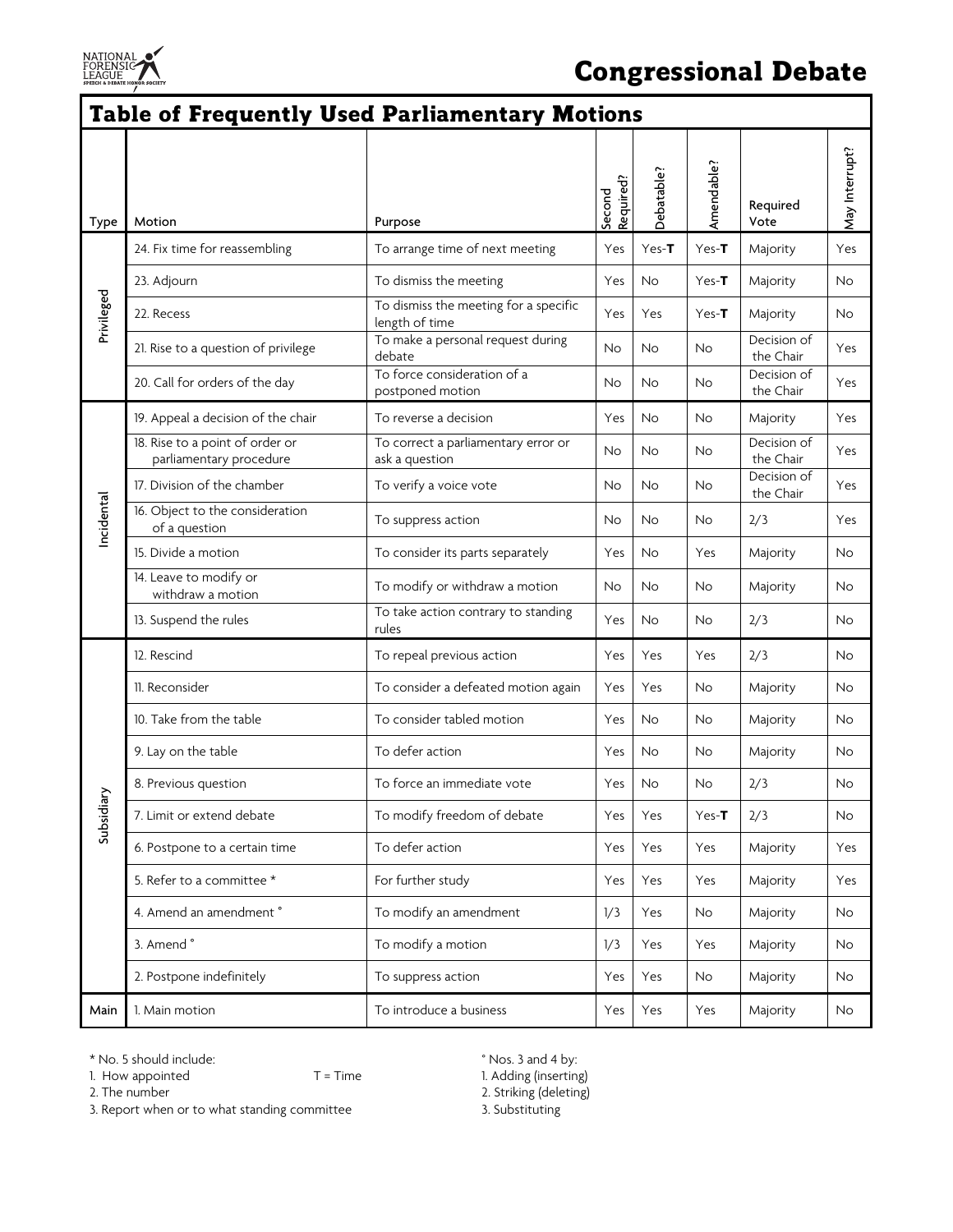

## Chamber Voting/Election Record

| Chamber #: | Session: | Date: |
|------------|----------|-------|
|            |          |       |

Election for: Presiding Officer

| LIECHOLITOI. TTESIGHIB OTHCEI<br>Enter the tally for each single ballot vote taken - or - each time preferential ballots were physically<br>redistributed; each column's total must equal the number of ballots. |    |    |    |    |     |    |    |     |    |     |     |     |
|------------------------------------------------------------------------------------------------------------------------------------------------------------------------------------------------------------------|----|----|----|----|-----|----|----|-----|----|-----|-----|-----|
| Candidate Names<br>(list in alphabetical order by last name)                                                                                                                                                     | #1 | #2 | #3 | #4 | # 5 | #6 | #7 | # 8 | #9 | #10 | #11 | #12 |
|                                                                                                                                                                                                                  |    |    |    |    |     |    |    |     |    |     |     |     |
|                                                                                                                                                                                                                  |    |    |    |    |     |    |    |     |    |     |     |     |
|                                                                                                                                                                                                                  |    |    |    |    |     |    |    |     |    |     |     |     |
|                                                                                                                                                                                                                  |    |    |    |    |     |    |    |     |    |     |     |     |
|                                                                                                                                                                                                                  |    |    |    |    |     |    |    |     |    |     |     |     |
|                                                                                                                                                                                                                  |    |    |    |    |     |    |    |     |    |     |     |     |
|                                                                                                                                                                                                                  |    |    |    |    |     |    |    |     |    |     |     |     |
|                                                                                                                                                                                                                  |    |    |    |    |     |    |    |     |    |     |     |     |
|                                                                                                                                                                                                                  |    |    |    |    |     |    |    |     |    |     |     |     |
|                                                                                                                                                                                                                  |    |    |    |    |     |    |    |     |    |     |     |     |
|                                                                                                                                                                                                                  |    |    |    |    |     |    |    |     |    |     |     |     |
|                                                                                                                                                                                                                  |    |    |    |    |     |    |    |     |    |     |     |     |
|                                                                                                                                                                                                                  |    |    |    |    |     |    |    |     |    |     |     |     |
|                                                                                                                                                                                                                  |    |    |    |    |     |    |    |     |    |     |     |     |
|                                                                                                                                                                                                                  |    |    |    |    |     |    |    |     |    |     |     |     |
|                                                                                                                                                                                                                  |    |    |    |    |     |    |    |     |    |     |     |     |
|                                                                                                                                                                                                                  |    |    |    |    |     |    |    |     |    |     |     |     |
|                                                                                                                                                                                                                  |    |    |    |    |     |    |    |     |    |     |     |     |
|                                                                                                                                                                                                                  |    |    |    |    |     |    |    |     |    |     |     |     |
|                                                                                                                                                                                                                  |    |    |    |    |     |    |    |     |    |     |     |     |
|                                                                                                                                                                                                                  |    |    |    |    |     |    |    |     |    |     |     |     |
|                                                                                                                                                                                                                  |    |    |    |    |     |    |    |     |    |     |     |     |
|                                                                                                                                                                                                                  |    |    |    |    |     |    |    |     |    |     |     |     |
|                                                                                                                                                                                                                  |    |    |    |    |     |    |    |     |    |     |     |     |
|                                                                                                                                                                                                                  |    |    |    |    |     |    |    |     |    |     |     |     |
|                                                                                                                                                                                                                  |    |    |    |    |     |    |    |     |    |     |     |     |
|                                                                                                                                                                                                                  |    |    |    |    |     |    |    |     |    |     |     |     |
|                                                                                                                                                                                                                  |    |    |    |    |     |    |    |     |    |     |     |     |
|                                                                                                                                                                                                                  |    |    |    |    |     |    |    |     |    |     |     |     |
|                                                                                                                                                                                                                  |    |    |    |    |     |    |    |     |    |     |     |     |
|                                                                                                                                                                                                                  |    |    |    |    |     |    |    |     |    |     |     |     |
|                                                                                                                                                                                                                  |    |    |    |    |     |    |    |     |    |     |     |     |
| Total (should be equal to # of ballots)                                                                                                                                                                          |    |    |    |    |     |    |    |     |    |     |     |     |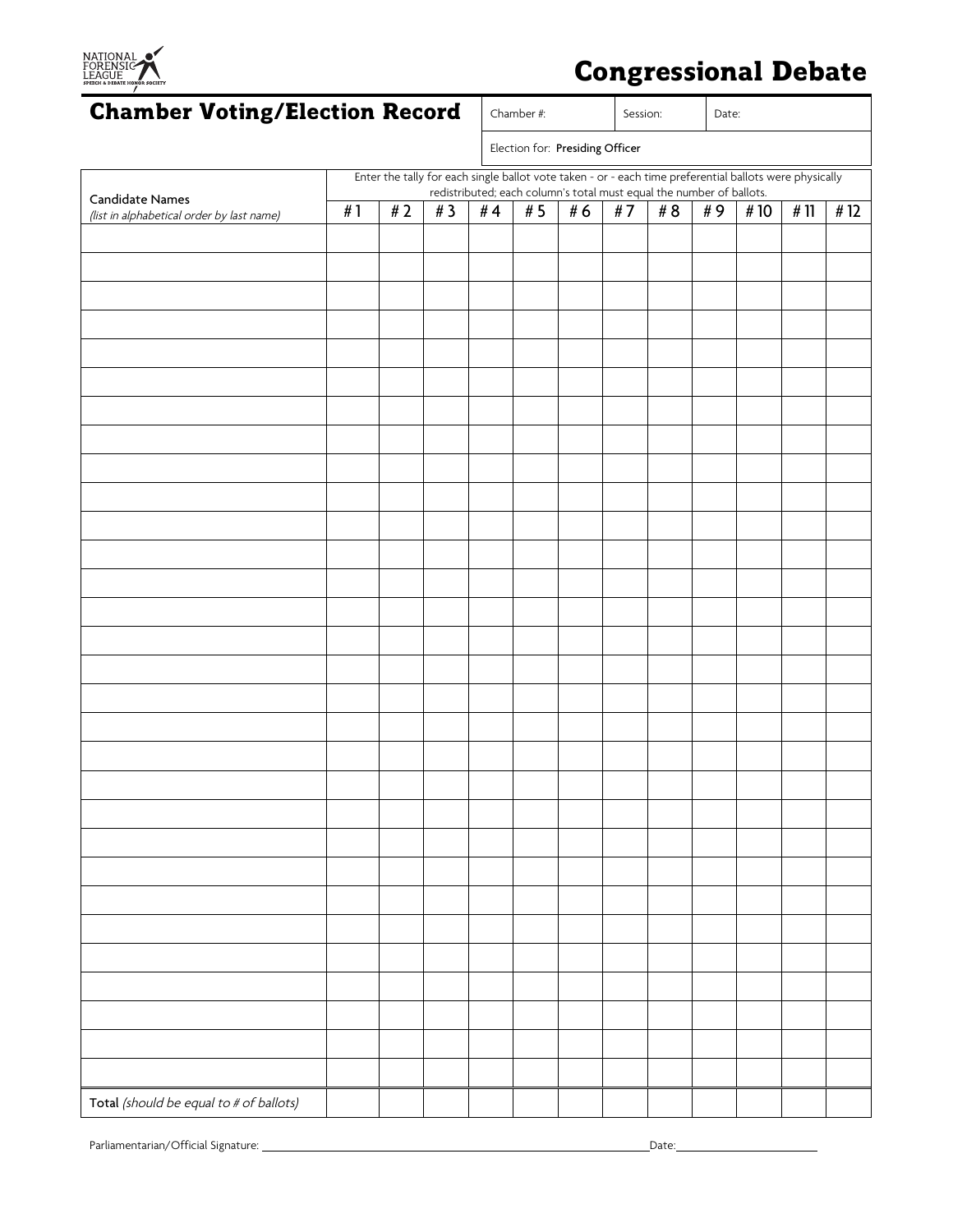

## Precedence/Recency Table & Fractions of Parliamentary Voting

| 1                       |                         |                                  |                                  |                                  |                 |                                    |                       |                                  |
|-------------------------|-------------------------|----------------------------------|----------------------------------|----------------------------------|-----------------|------------------------------------|-----------------------|----------------------------------|
| $\mathbf 2$             |                         |                                  |                                  |                                  |                 |                                    |                       |                                  |
| $\mathbf{3}$            |                         |                                  |                                  |                                  |                 |                                    |                       |                                  |
| $\overline{\mathbf{4}}$ |                         |                                  |                                  |                                  |                 |                                    |                       |                                  |
| 5                       |                         |                                  |                                  |                                  |                 |                                    |                       |                                  |
| $\boldsymbol{6}$        |                         |                                  |                                  |                                  |                 |                                    |                       |                                  |
| $\overline{7}$          |                         |                                  |                                  |                                  |                 |                                    |                       |                                  |
| $\bf 8$                 |                         |                                  |                                  |                                  |                 |                                    |                       |                                  |
| $\boldsymbol{9}$        |                         |                                  |                                  |                                  |                 |                                    |                       |                                  |
| $10$                    |                         |                                  |                                  |                                  |                 |                                    |                       |                                  |
| ${\bf 11}$              |                         |                                  |                                  |                                  |                 |                                    |                       |                                  |
| 12                      |                         |                                  |                                  |                                  |                 |                                    |                       |                                  |
| 13                      |                         |                                  |                                  |                                  |                 |                                    |                       |                                  |
| 14                      |                         |                                  |                                  |                                  |                 |                                    |                       |                                  |
| 15                      |                         |                                  |                                  |                                  |                 |                                    |                       |                                  |
| $16$                    |                         |                                  |                                  |                                  |                 |                                    |                       |                                  |
| $17\,$                  |                         |                                  |                                  |                                  |                 |                                    |                       |                                  |
| $18\,$                  |                         |                                  |                                  |                                  |                 |                                    |                       |                                  |
| 19                      |                         |                                  |                                  |                                  |                 |                                    |                       |                                  |
| $20$                    |                         |                                  |                                  |                                  |                 |                                    |                       |                                  |
| 21                      |                         |                                  |                                  |                                  |                 |                                    |                       |                                  |
| $22\,$                  |                         |                                  |                                  |                                  |                 |                                    |                       |                                  |
| $23\,$                  |                         |                                  |                                  |                                  |                 |                                    |                       |                                  |
| 24                      |                         |                                  |                                  |                                  |                 |                                    |                       |                                  |
| 25                      |                         |                                  |                                  |                                  |                 |                                    |                       |                                  |
| 26                      |                         |                                  |                                  |                                  |                 |                                    |                       |                                  |
| 27                      |                         |                                  |                                  |                                  |                 |                                    |                       |                                  |
| 28                      |                         |                                  |                                  |                                  |                 |                                    |                       |                                  |
|                         | # Votes Cast            | Majority                         | Two-Thirds                       | One-Third                        | # Votes Cast    | Majority                           | Two-Thirds            | One-Third                        |
|                         | $\overline{9}$<br>10    | $\overline{5}$<br>$\overline{6}$ | $\overline{6}$<br>$\overline{7}$ | $\overline{3}$                   | 19<br>20        | $10$<br>$\overline{\mathbb{1}}$    | 13<br>14              | $\overline{7}$<br>$\overline{7}$ |
|                         | $\overline{\mathbb{1}}$ | $\overline{6}$                   | $\bf 8$                          | $\overline{4}$<br>$\overline{4}$ | 21              | $\overline{\mathbb{1}}$            | 14                    | $\overline{7}$                   |
|                         | $\overline{12}$         | $\overline{7}$                   | $\infty$                         | $\overline{4}$                   | $\overline{22}$ | $\overline{12}$                    | $\overline{15}$       | $\infty$                         |
|                         | 13                      | $\overline{7}$                   | $\overline{9}$                   | $\overline{5}$                   | 23              | 12                                 | 16                    | $\bf 8$                          |
|                         | 14                      | $\,8\,$                          | 10                               | $\overline{5}$                   | 24              | 13                                 | 16                    | $\,8\,$                          |
|                         | 15                      | $\bf 8$                          | 10                               | $\overline{5}$                   | 25              | 13                                 | $\overline{17}$       | $\overline{9}$                   |
|                         | $\overline{16}$<br>17   | $\overline{9}$<br>$\overline{9}$ | $\overline{\mathbb{I}}$<br>12    | $\overline{6}$<br>$\overline{6}$ | 26<br>27        | $\overline{14}$<br>$\overline{14}$ | $\overline{18}$<br>18 | $\overline{9}$<br>$\overline{9}$ |
|                         | $18\,$                  | $10\,$                           | $\overline{12}$                  | $6\phantom{.0}$                  | 28              | $\overline{15}$                    | 19                    | $10\,$                           |
|                         |                         |                                  |                                  |                                  |                 |                                    |                       |                                  |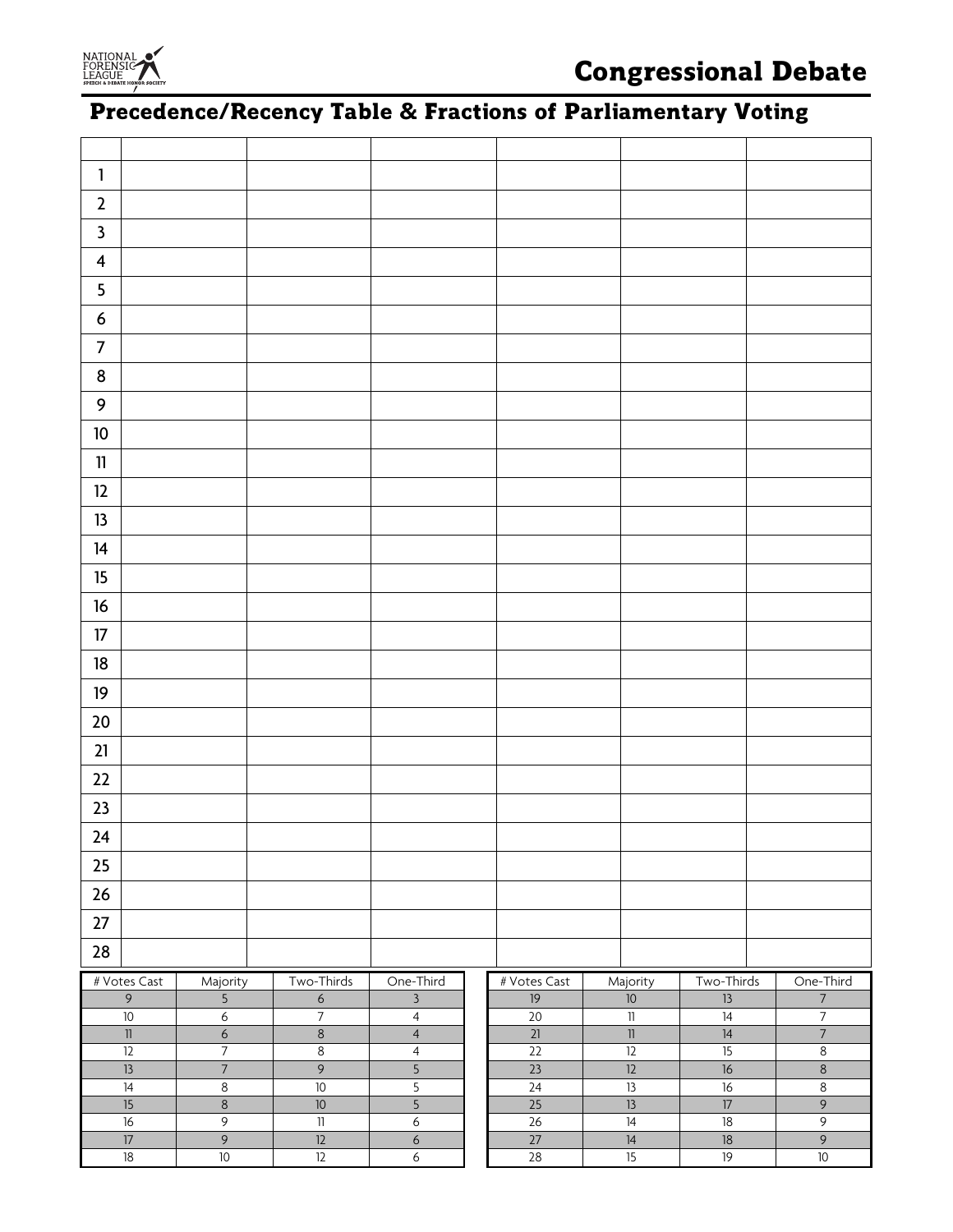

Agenda Report Chamber No.: Session: QPreliminary QSemifinal QFinal quality of Semifinal QFinal

Name of Tournament: Year:

**☞**Save time! Use this form in lieu of writing everything on a chalkboard/whiteboard.

|                         | Docket |               |      | Vote Record |             |  |
|-------------------------|--------|---------------|------|-------------|-------------|--|
| Order                   | Number | Title Summary | Ayes | Noes        | Abstentions |  |
| $\mathbf{1}$            |        |               |      |             |             |  |
| $\overline{2}$          |        |               |      |             |             |  |
| $\mathbf{3}$            |        |               |      |             |             |  |
| $\overline{\mathbf{4}}$ |        |               |      |             |             |  |
| $\overline{\mathbf{5}}$ |        |               |      |             |             |  |
| $\boldsymbol{6}$        |        |               |      |             |             |  |
| $\overline{7}$          |        |               |      |             |             |  |
| $\bf 8$                 |        |               |      |             |             |  |
| 9                       |        |               |      |             |             |  |
| $10\,$                  |        |               |      |             |             |  |
| $11\,$                  |        |               |      |             |             |  |
| 12                      |        |               |      |             |             |  |
| 13                      |        |               |      |             |             |  |
| 14                      |        |               |      |             |             |  |
| $15\phantom{.0}$        |        |               |      |             |             |  |
| 16                      |        |               |      |             |             |  |
| $17\,$                  |        |               |      |             |             |  |
| $18\,$                  |        |               |      |             |             |  |
| 19                      |        |               |      |             |             |  |
| $20\,$                  |        |               |      |             |             |  |
| $21$                    |        |               |      |             |             |  |
| $22$                    |        |               |      |             |             |  |
| 23                      |        |               |      |             |             |  |
| $24$                    |        |               |      |             |             |  |
| $25\,$                  |        |               |      |             |             |  |
| $26\,$                  |        |               |      |             |             |  |
| $27\,$                  |        |               |      |             |             |  |
| ${\bf 28}$              |        |               |      |             |             |  |
| $29\,$                  |        |               |      |             |             |  |
| 30 <sub>o</sub>         |        |               |      |             |             |  |

**Parliamentarian**: Submit this form to the Congress office at the conclusion of the preliminary, semifinal or final sessions.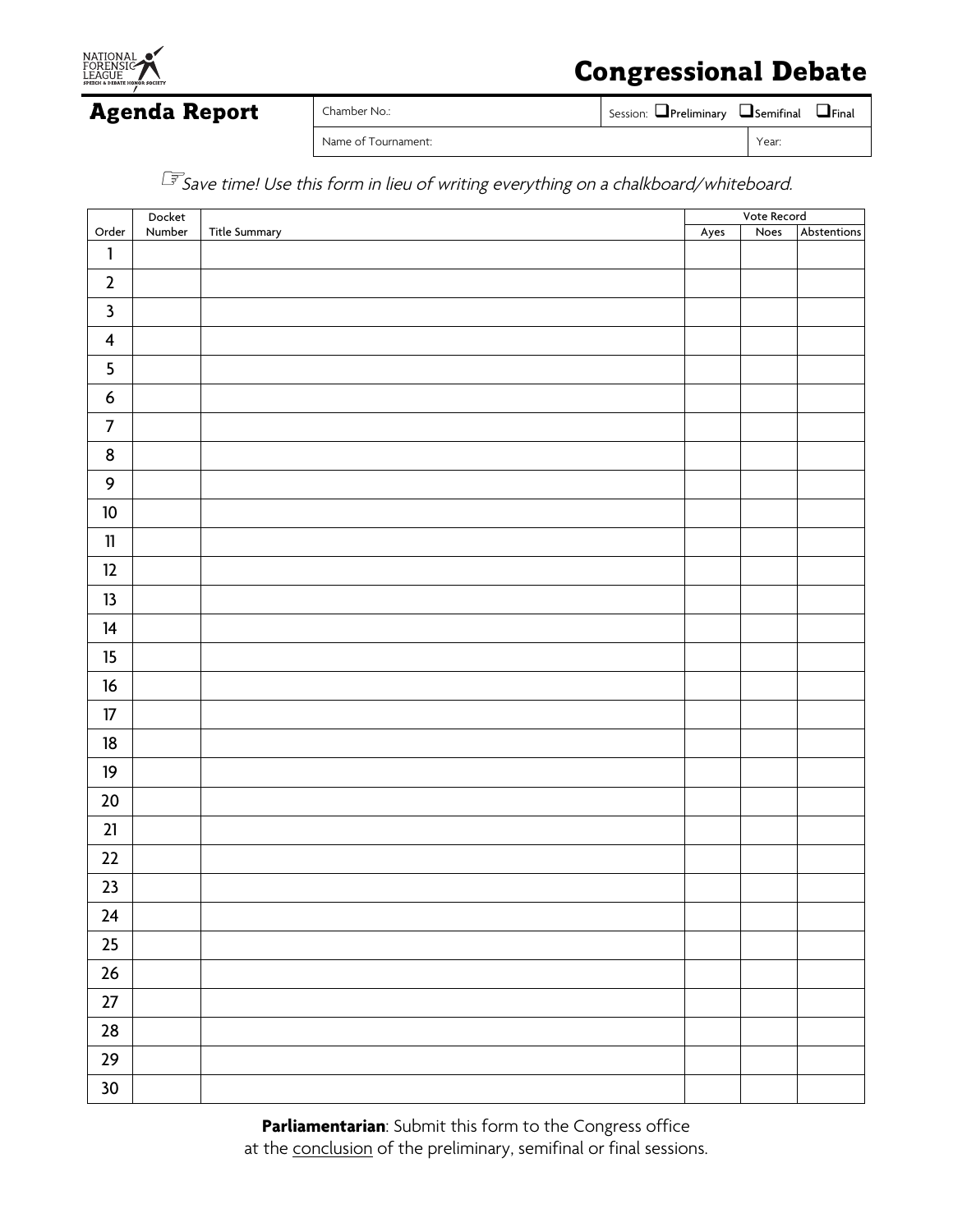

Oath of Office

I do solemnly swear that I will support and defend the Constitution of the United States against all enemies, foreign and domestic; that I will bear true faith and allegiance to the Constitution; that I take this obligation freely, without any mental reservation or purpose of evasion; and that I will well and faithfully discharge duties of the office on which I am about to enter, so help me God.